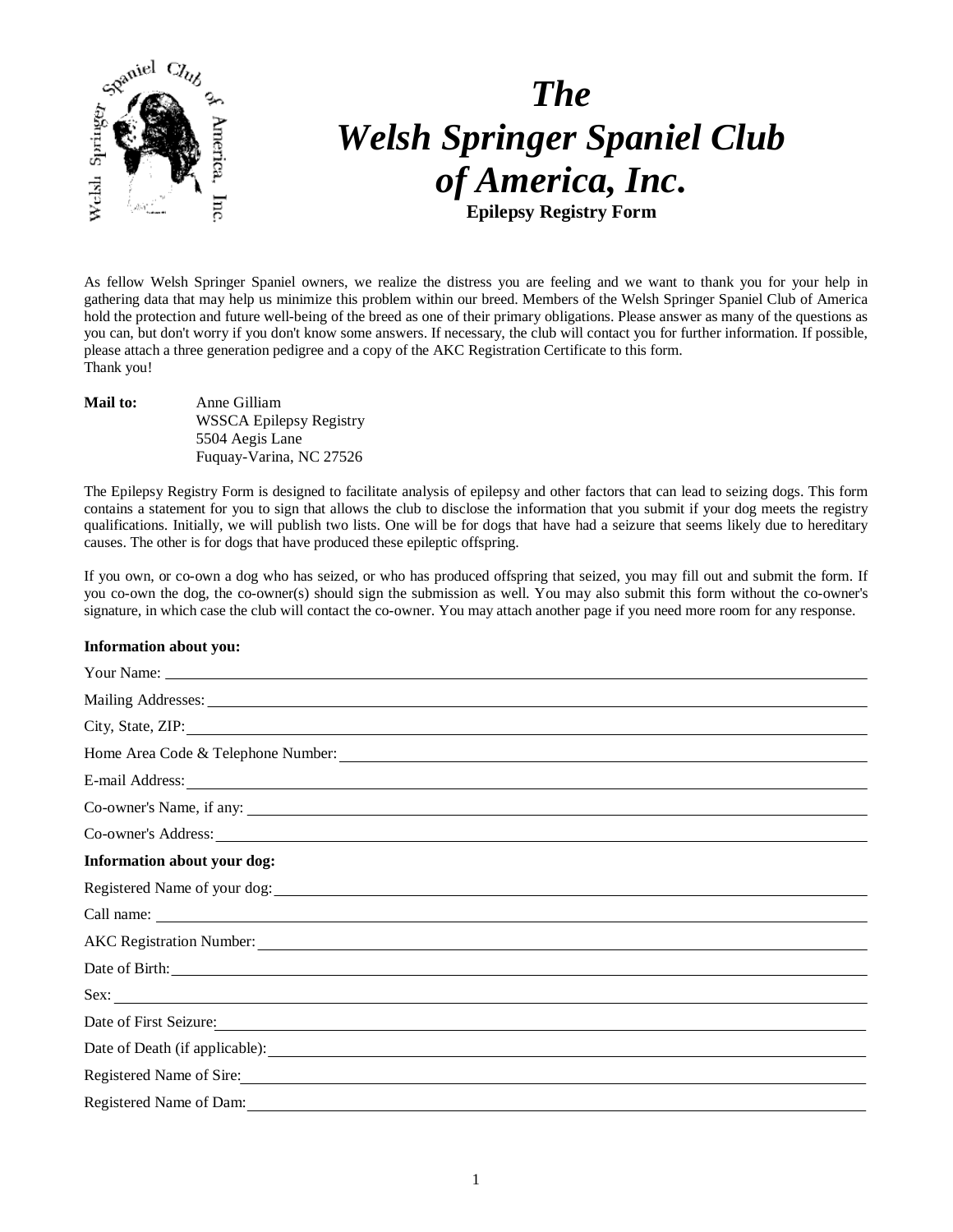### **Information about the breeder:**

| Name of Breeder:                                                                                                                                                                                                              |  |  |  |  |  |
|-------------------------------------------------------------------------------------------------------------------------------------------------------------------------------------------------------------------------------|--|--|--|--|--|
| Breeder's Address: New York Changes and Security and Security and Security and Security and Security and Security and Security and Security and Security and Security and Security and Security and Security and Security and |  |  |  |  |  |
|                                                                                                                                                                                                                               |  |  |  |  |  |
|                                                                                                                                                                                                                               |  |  |  |  |  |
|                                                                                                                                                                                                                               |  |  |  |  |  |
| If you answered the above question "Yes" and your dog has not had a seizure, you may skip the Medical History Lab Workup                                                                                                      |  |  |  |  |  |
| sections and go directly to "Any Additional Comments."                                                                                                                                                                        |  |  |  |  |  |
| <b>Your Dogs Medical History:</b>                                                                                                                                                                                             |  |  |  |  |  |
| Were all the vaccinations current during puppyhood and as an adult, especially distemper? $\Box$ Yes $\Box$ No                                                                                                                |  |  |  |  |  |
| Any history of trauma, such as being hit by a car or falling that caused a loss of consciousness? $\Box$ Yes $\Box$ No                                                                                                        |  |  |  |  |  |
| Any severe medical illnesses, such as uterine infection, temperature over 104, or liver/heart disease? $\Box$ Yes $\Box$ No                                                                                                   |  |  |  |  |  |
|                                                                                                                                                                                                                               |  |  |  |  |  |
|                                                                                                                                                                                                                               |  |  |  |  |  |
|                                                                                                                                                                                                                               |  |  |  |  |  |
| Was the seizure associated with any event that could have triggered the episode?                                                                                                                                              |  |  |  |  |  |
|                                                                                                                                                                                                                               |  |  |  |  |  |
| If applicable, how long after the cycle or pregnancy did the seizure occur?                                                                                                                                                   |  |  |  |  |  |
| What, if any, medications were used? What was the response? Were any blood tests done to measure response?                                                                                                                    |  |  |  |  |  |
|                                                                                                                                                                                                                               |  |  |  |  |  |
|                                                                                                                                                                                                                               |  |  |  |  |  |
|                                                                                                                                                                                                                               |  |  |  |  |  |

#### **Your Dog's Laboratory Work-up:**

If possible, the blood work performed should include the following tests. Although this is not mandatory, the information is very helpful. If the dog was put down to end pain or if funds were not available to do the blood tests, the form should still be submitted. Feel free to ask your veterinarian's advice as well as the aid of our Board of Directors or the head of the WSSCA Epilepsy Health Registry.

| □ CBC (Complete Blood Count)                                                                                                       | $\Box$ Total protein |        |     |  | $\Box$ Glucose      | $\Box$ Chloride |  |
|------------------------------------------------------------------------------------------------------------------------------------|----------------------|--------|-----|--|---------------------|-----------------|--|
| $\Box$ BUN                                                                                                                         | $\Box$ Sodium        |        |     |  | $\Box$ T4 (Thyroid) | $\square$ SGPT  |  |
| $\Box$ Calcium                                                                                                                     | $\Box$ Potassium     |        |     |  |                     |                 |  |
| If copies of laboratory work related to seizing are available, please attach; otherwise, circle the appropriate response if known. |                      |        |     |  |                     |                 |  |
| White blood cell count: High                                                                                                       |                      | Normal | Low |  | Attending Vet:      |                 |  |
|                                                                                                                                    |                      | Normal | Low |  |                     |                 |  |
|                                                                                                                                    |                      | Normal | Low |  | Address:            |                 |  |
|                                                                                                                                    |                      | Normal | Low |  |                     |                 |  |
|                                                                                                                                    |                      | Normal | Low |  |                     |                 |  |
| List any other tests that may have been performed:                                                                                 |                      |        |     |  |                     |                 |  |
|                                                                                                                                    |                      |        |     |  |                     |                 |  |